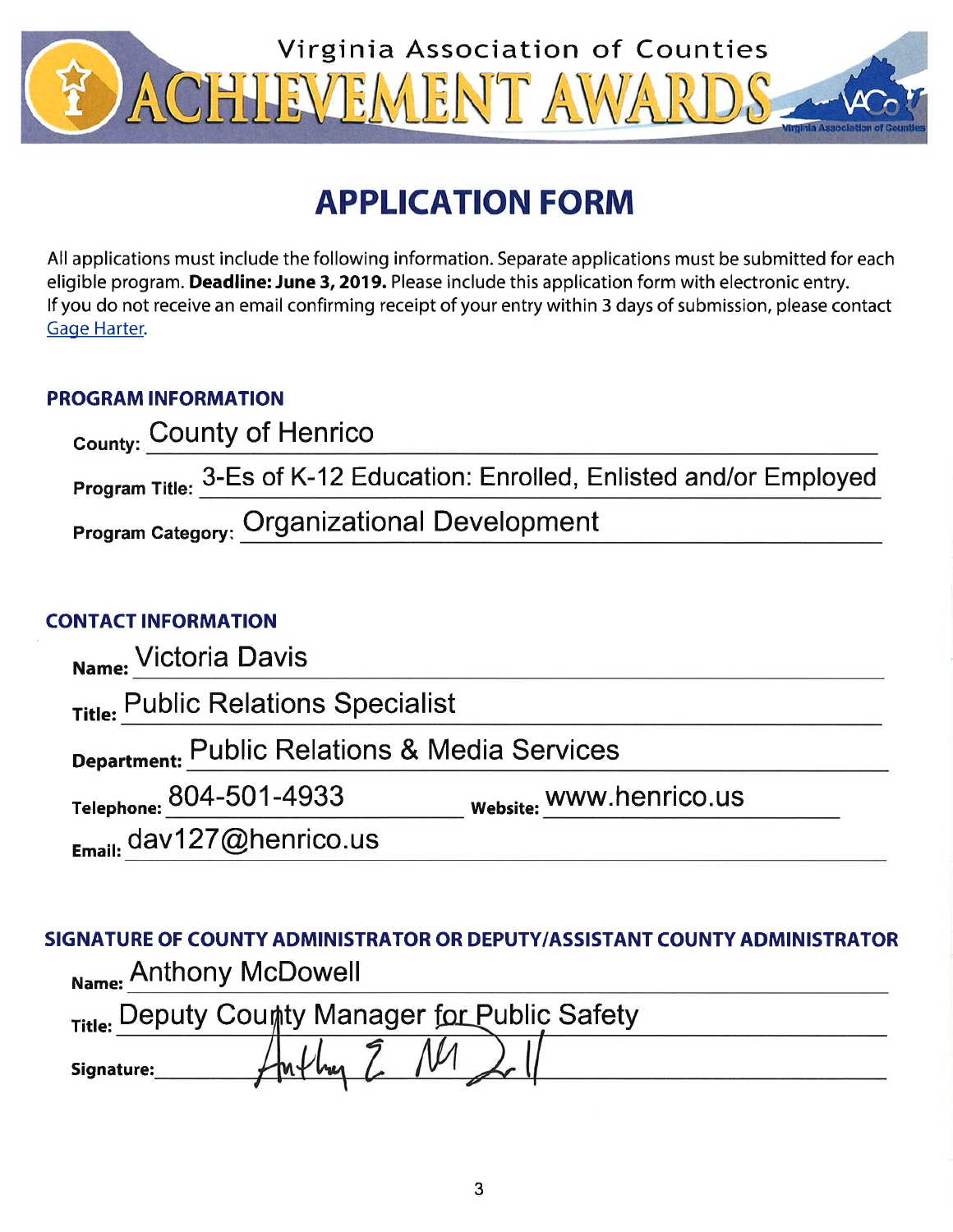#### **Program Overview**

While the purpose of secondary education is to help students learn what is needed to be successful in the future, instruction must encompass more than academics alone. In Henrico County, Virginia, we want our students to graduate as with "triple-E" status. The school division's goal is to have students graduate from high school **E**nrolled, **E**nlisted and/or **E**mployed. By beginning with the end goal in mind, we have taken the concept of graduating college- and careerready to the next level. All students should graduate with a plan in place to help them be successful. This plan actually starts in middle school and is monitored to ensure students are receiving the total education that will prepare them for their career goals. The project has helped remove some "education silos" – areas of isolated knowledge and noncommunication – by helping school counselors know what courses will best serve students as they look to their futures. The plan makes a student's school career – from middle school to high school to postsecondary education – a more seamless process instead of three individual experiences.

#### **Problem/Challenge/Situation Faced by Locality**

As options and opportunities for students in secondary schools continue to grow, and high-stakes testing continues to influence educational outcomes, Henrico County Public Schools wants to ensure students graduate with a plan. The school division found that many students were graduating from rigorous high school programs with no concrete plan for their future. This can lead to "false starts" as students try to determine what they should do next. This uncertainty can be costly to students, parents and businesses as students search for the opportunity that will help them be successful. Many of these opportunities are already available in high school, including dual-enrollment courses, specialty centers and technical training programs leading to industry certifications and licenses. Planning for a career pathway is different than planning for a job. The goal should be to expose students to career options early in their educational careers, to ensure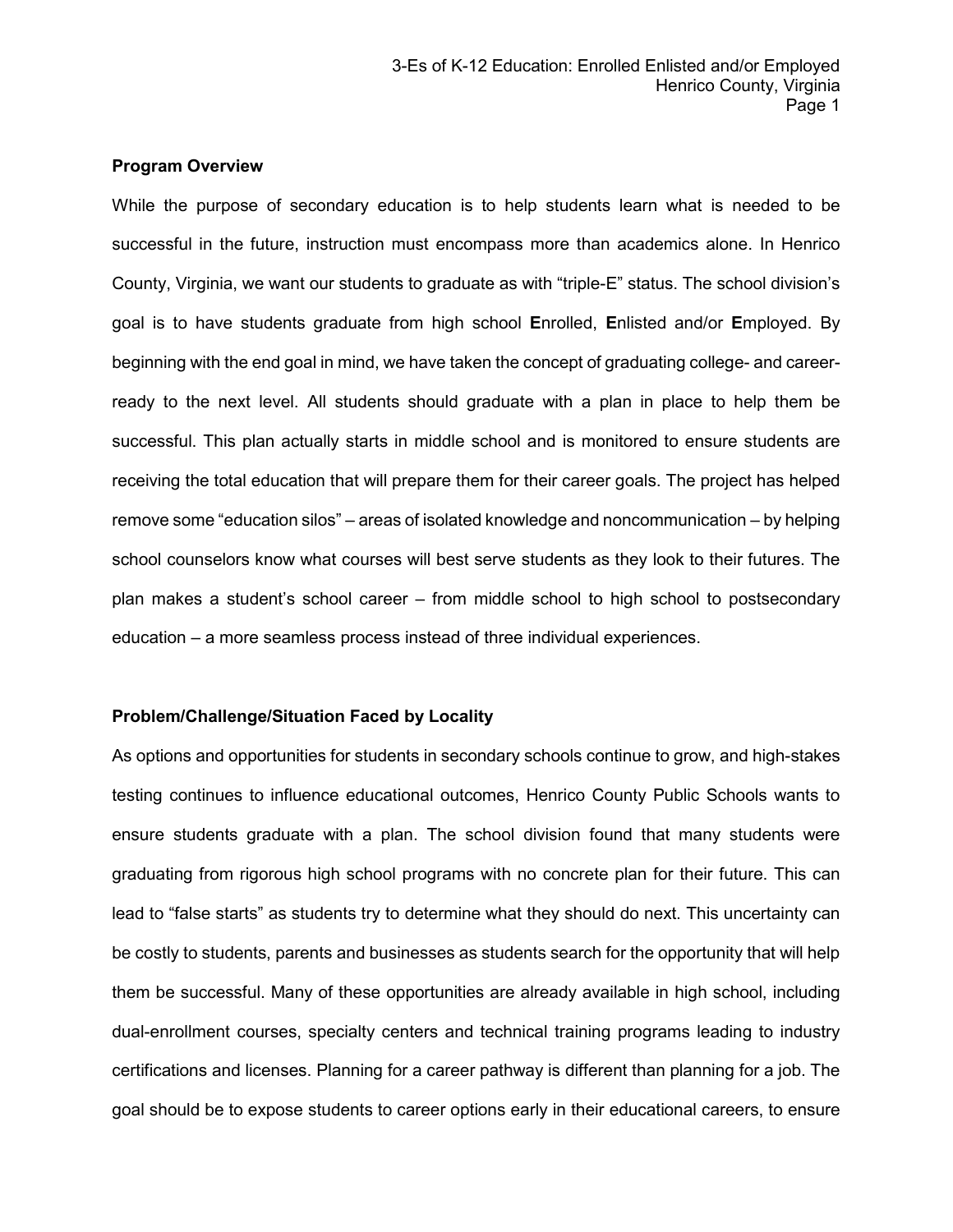that they have a full understanding of the options and training available. This means that just being academically successful is not enough; education needs to be a true partnership between students, parents and guardians, counselors, educators and businesses. Silos must be removed so that all components can work toward a unique goal for each student. This will yield more students who graduate from high school enrolled, enlisted and/or employed.

#### **How Program Fulfilled Awards Criteria**

Beginning with the end goal in mind is not always the norm for students passing through the educational system. By building in collaboration, planning and "reverse-engineering" of the students' goals, we have made it easier and more seamless for students to graduate college- and career-ready. This approach could be a model to other school divisions: All students should graduate with a plan in place to help them be successful. The plan starts in middle school and is monitored to ensure students are receiving the total education that will prepare them for their career goals.

#### **How Program Was Carried Out**

Having students become triple-E graduates has to start at the elementary level and be seamless throughout the entire education process. Students often ask, "Why do I need to know this?" Having students think about the "why" early and connect it to plans for their futures is essential.

There are several objectives to this program, first launched in fall 2017. The first is to help each student think about his or her future beyond high school. This gives them with a solid foundation to help navigate the educational process, ensuring they are prepared for the next step. We want students to graduate with triple-E status, meaning they have a definite plan after high school and will be enrolled, enlisted and/or employed.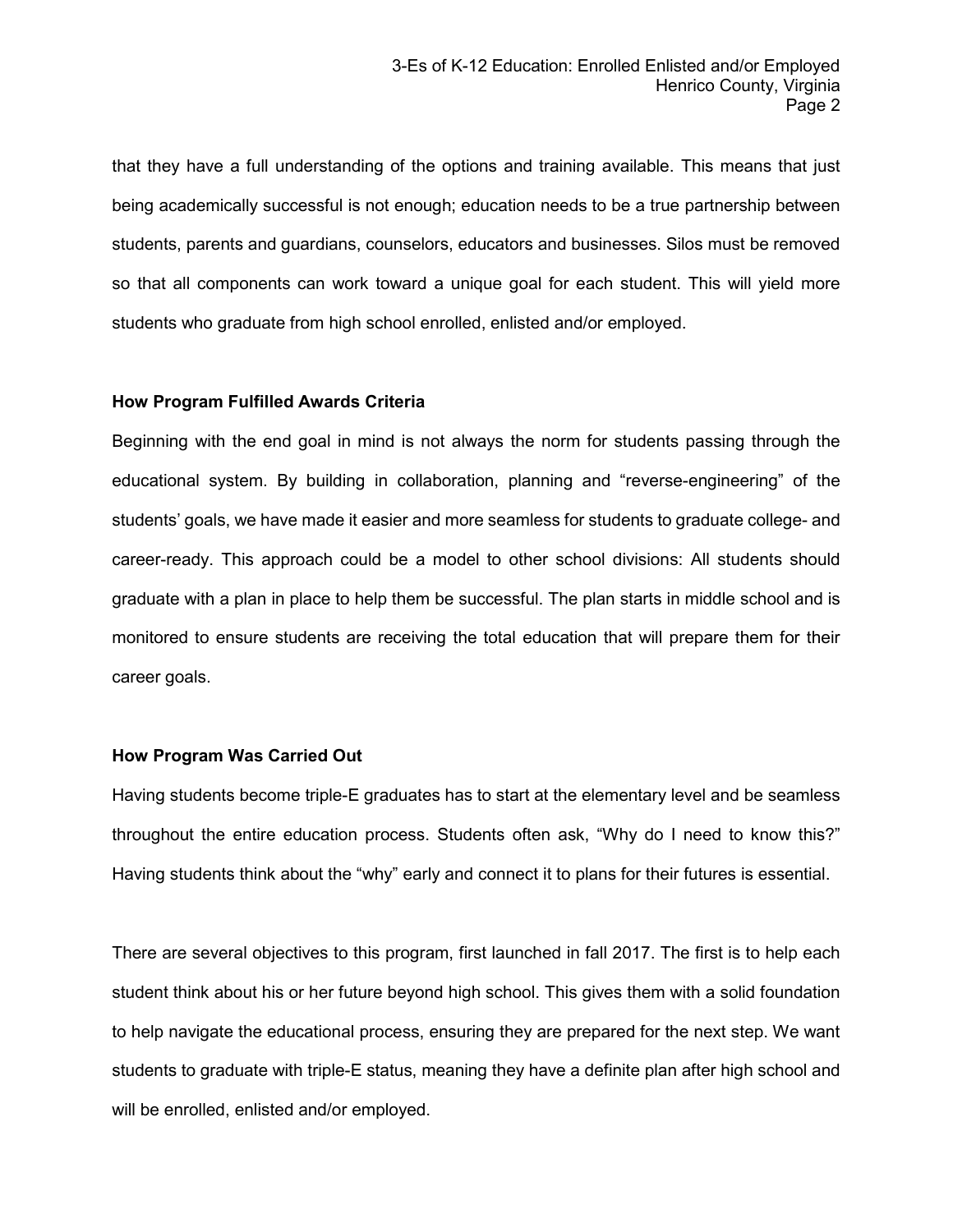The second objective is to help break down isolated areas of communication and planning – educational silos – in order to make education influential for students and families as they navigate the K-12 process. Students have to make many decisions, including course selection, specialty centers, special interest clubs and work experiences. Having a solid understanding of options and participation requirements is critical. We cannot think of education as three discrete chapters; elementary, middle and high. School counselors need help in ensuring they are guiding students to a career pathway that will bring them pleasure and success. Families need to help students make informed decisions about what they want to do when they enter the world of work.

Businesses often want to be involved and look for opportunities to be involved in the educational process. Thus, the third goal of the triple-E process is to provide opportunities for businesses to interact with students, giving them an understanding of the workplace of today and the future. When students have a more focused approach to their goals, businesses can engage with schools based on student interests, and ensure that the information they provide to students is appropriate for those students' developmental stages.

The last objective of the triple-E program is to capitalize on the many different efforts taking place in the school division and bring them together, so that their focus is ensuring that all students graduate with a plan for the future.

The development of the program started by focusing on the overall objective of education. Simply stated, that means starting with the end in mind. This means more than just focusing on passing a class or learning a concept; it means helping students answer the question "why?" by capitalizing on the many different programs already in place in Henrico County Public Schools and using current efforts.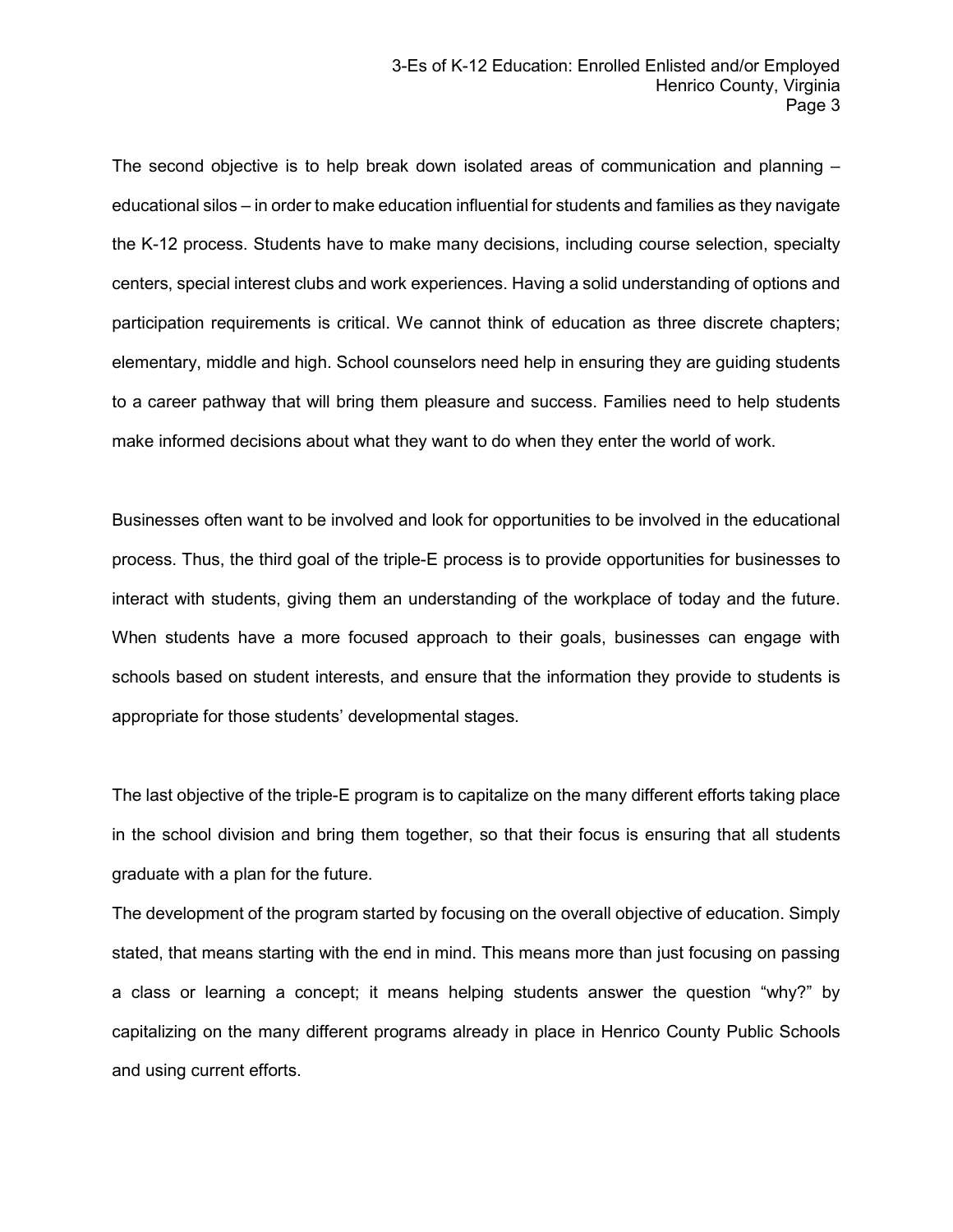Starting at the elementary level, students are exposed to careers in a variety of ways. Through career days, visits by the "Careers on Wheels" bus, and the connections that teachers make with content, students are able to begin to understand career pathways and jobs associated with those pathways. As the student enters middle school, a career plan is developed for each student. School counselors meet with all students to talk about their futures and help plan the courses the students will take, not just for the current year, but projected all the way through high school. This plan is shared with parents and revisited each year for updating. There are a number of opportunities for students in middle school to learn about career pathways. Through exploratory classes, students are able to explore their interests and get a better understanding of available options. Eighth-grade students participate in "Mission Tomorrow," a program where students research careers to determine their interests and then have the opportunity to meet and talk with professionals in the desired fields. After meeting with the professionals, the students complete follow-up activities to help them identify the next steps in their plans. Middle school students also have the opportunity to explore various careers through our Summer Polytech experience. This program gives the students a more in-depth and hands-on experience in a career paths that interest them. We also work closely with other agencies in Henrico County to offer programs like a summer fire academy for middle-schoolers.

As students prepare for high school, they have numerous opportunities to learn about available options, such as specialty centers, advanced education centers, the regional Governor's school, electives, etc. By aligning all these programs to focus on the students' futures, school counselors and parents have the opportunity to help them make informed decisions.

While in high school, continually revisiting the career plan is essential to ensure that students are preparing for their futures after high school. Through summer programs such as Summer Building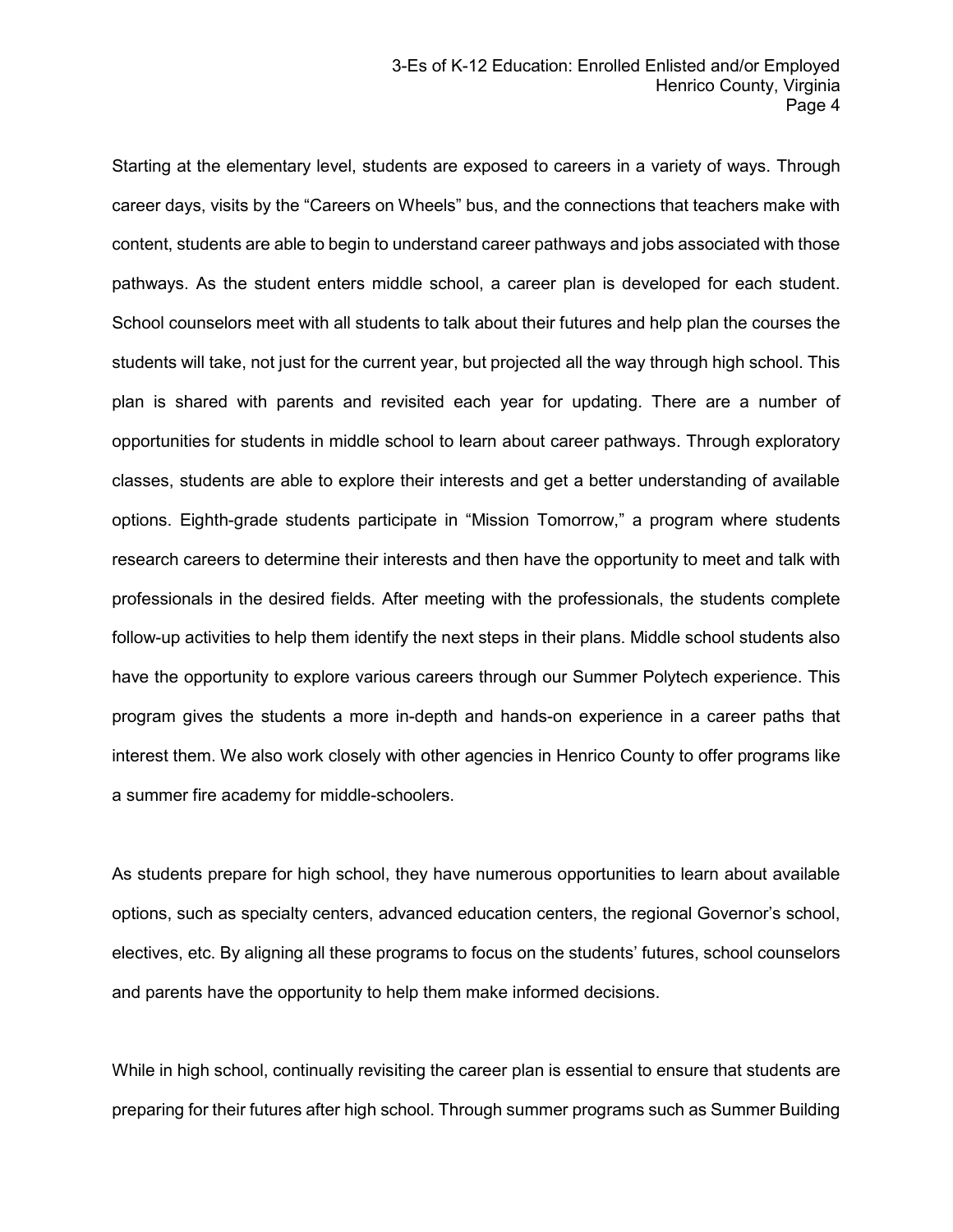Trades and Summer Polytech, students can connect academic skills to real-world applications. This provides additional information to help students and parents determine the best educational plan.

Business and community partnerships are essential in this process. There are many ways our business community and Henrico County participate in this program. By providing internship opportunities, participating in mock interviews, establishing apprenticeships and work-based learning opportunities, many students are able get an in-depth experience in the career pathways that interest them.

### **Financing and Staffing**

Promotional items: \$1,000/year

Communication flyers and posters: \$500

Staff development is done through current staff development days.

## **Program Results**

The best example of what the program can mean comes from the Academy at Virginia Randolph, the school division's alternative high school. Students attend the school for a variety of reasons, but ultimately it is the school division's obligation to ensure that students are prepared for success. At graduation exercises for the class of 2017, the school's principal was able to identify each student's plan for the following year. He was able to identify which students would be continuing their education in a two- or four-year school; joining the military; or entering the workplace. The students entering the workplace were entering with the appropriate training and certifications to ensure that they would not only be prepared for the job, but be productive employees. Each